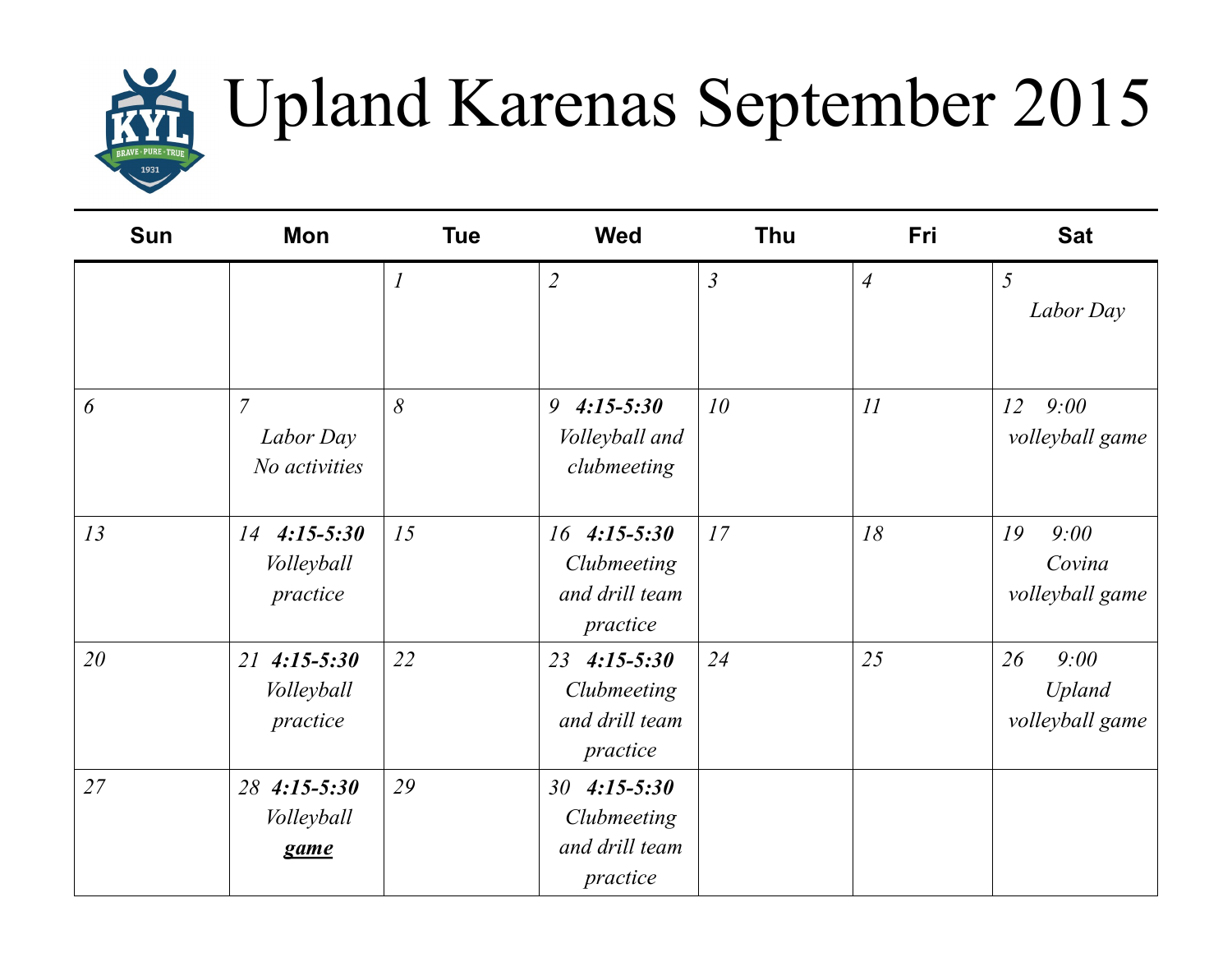

## Upland Karenas October 2015

| <b>Sun</b>     | <b>Mon</b>                                          | <b>Tue</b> | <b>Wed</b>                                                                   | <b>Thu</b>       | <b>Fri</b>                                                                         | <b>Sat</b>                                                                                    |
|----------------|-----------------------------------------------------|------------|------------------------------------------------------------------------------|------------------|------------------------------------------------------------------------------------|-----------------------------------------------------------------------------------------------|
|                |                                                     |            |                                                                              | $\boldsymbol{l}$ | $\overline{2}$                                                                     | $\overline{3}$<br>$9:00 - 11:30$<br>San Dimas parade<br><b>Bus transportation</b><br>provided |
| $\overline{4}$ | $\overline{5}$<br>$4:15-5:30$<br>Volleyball<br>game | 6          | $\overline{7}$<br>$4:15 - 5:30$<br>Clubmeeting<br>and drill team<br>practice | 8                | 9                                                                                  | 10<br>8:30<br>Performance in Upland                                                           |
| 11             | $4:15 - 5:30$<br>12<br>Volleyball<br>game           | 13         | $4:15-5:30$<br>14<br>Clubmeeting<br>and drill team<br>practice               | 15               | 16                                                                                 | 17<br>9:00<br>Performance in Covina                                                           |
| 18             | 19<br>$4:15 - 5:30$<br>Volleyball<br>game           | 20         | $4:15 - 5:30$<br>21<br>Clubmeeting<br>and drill team<br>practice             | 22               | 23                                                                                 | 24<br>8:30<br>Performance in Upland                                                           |
| 25             | 26<br>$4:15 - 5:30$<br>Volleyball<br>game           | 27         | 28<br>$4:15-5:30$<br>Clubmeeting<br>and drill team<br>practice               | 29               | 30 <sup>°</sup><br>$7:30 - Arcadia$<br>Homecoming Performance<br>at Rio Hondo Prep | 31<br>12:45<br><b>Optional Halloween</b><br>performance                                       |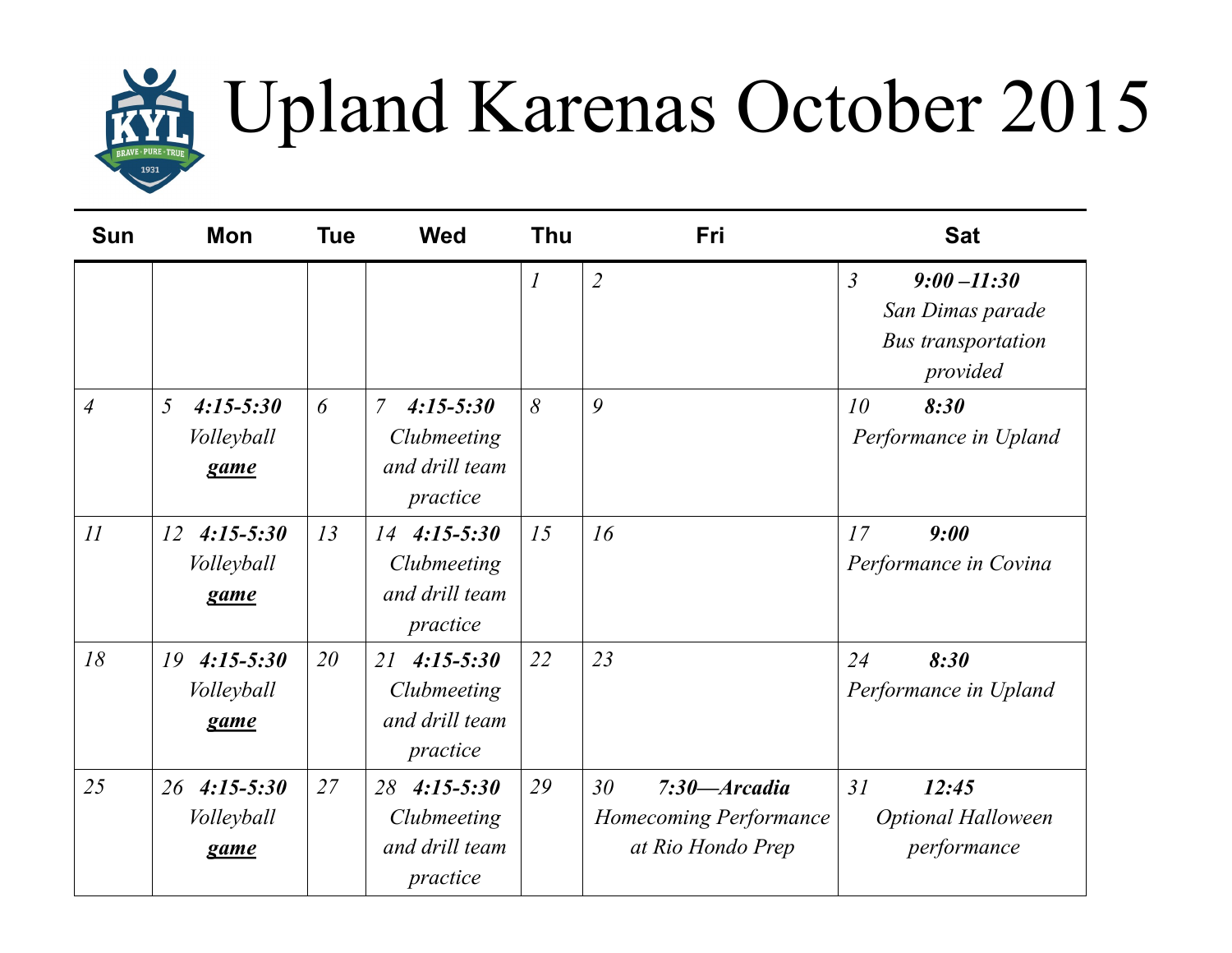

## Upland Karenas November 2015

| <b>Sun</b>       | Mon                                                             | <b>Tue</b>      | <b>Wed</b>                                                                   | <b>Thu</b> | Fri | <b>Sat</b>                                                                                    |
|------------------|-----------------------------------------------------------------|-----------------|------------------------------------------------------------------------------|------------|-----|-----------------------------------------------------------------------------------------------|
| $\boldsymbol{l}$ | $4:15 - 5:30$<br>$\overline{2}$<br>Volleyball<br>game           | $\mathfrak{Z}$  | $4:15 - 5:30$<br>$\overline{A}$<br>Clubmeeting<br>and drill team<br>practice | 5          | 6   | $\overline{7}$<br>$6:30 - 8:30$<br>Thanksgiving Dinner and<br>performance.                    |
| 8                | $4:15 - 5:30$<br>9<br>Clubmeeting<br>and drill team<br>practice | 10 <sup>°</sup> | $\overline{11}$<br>Veteran's Day<br>No activities                            | 12         | 13  | <b>TBA</b><br>14<br>Football playoffs                                                         |
| 15               | $16$ 4:15-5:30<br>Volleyball<br>game                            | 17              | $4:15 - 5:30$<br>18<br>Clubmeeting<br>and drill team<br>practice             | 19         | 20  | 21<br><b>TBA</b><br>Football championships we will<br>either perform or have a team<br>outing |
| 22               | 23<br>Thanksgiving<br>vacation                                  | 24              | 25<br>Thanksgiving<br>vacation                                               | 26         | 27  | 28                                                                                            |
| 29               | $4:15 - 5:30$<br>30 <sup>°</sup><br>practice                    |                 |                                                                              |            |     |                                                                                               |